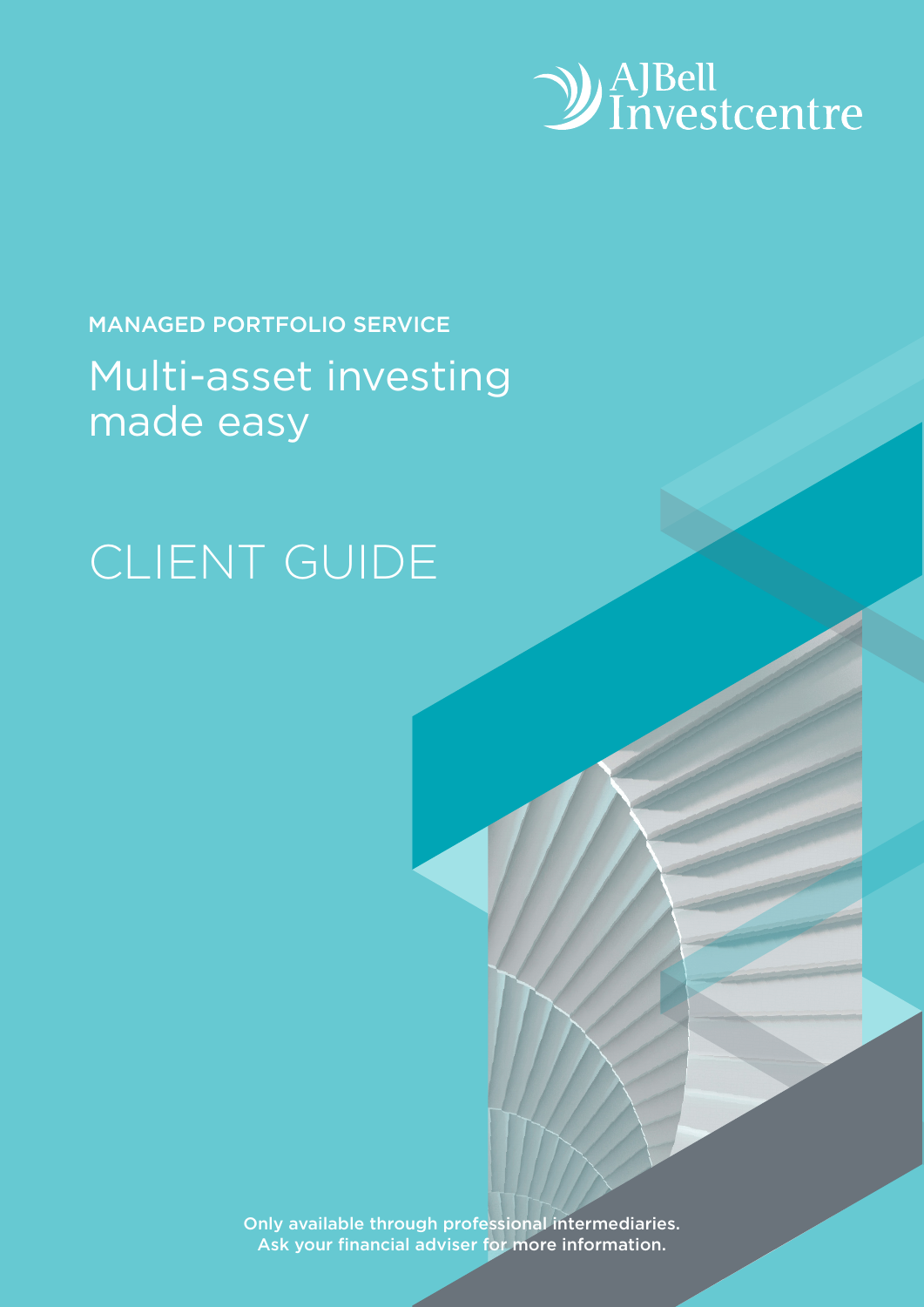# Easy, transparent, low-cost investing

### **Built on strong foundations**

AJ Bell Investcentre is an online investment platform that provides a cost-effective, easy-to-access home for your investments. We are part of AJ Bell - which is a member of the London Stock Exchange, and one of the UK's largest investment platforms. AJ Bell is a profitable company that currently looks after £74.1 billion of assets on behalf of 418,000 customers.

AJ Bell Investcentre is only available through your financial adviser, but we never forget whose money is being invested, and how hard you have worked for it. That's why you can login to www.investcentre.co.uk any time to keep track of your investments.

### **Managed Portfolio Service**

- Available exclusively through your adviser
- ▶ Offers a wide range of risk-targeted model portfolios
- A focus on lowering costs wherever possible
- Managed by an experienced investment team, with a long-term approach



The value of your investments can go down as well as up and you may get back less than you originally invested and some investments need to be held for the long term.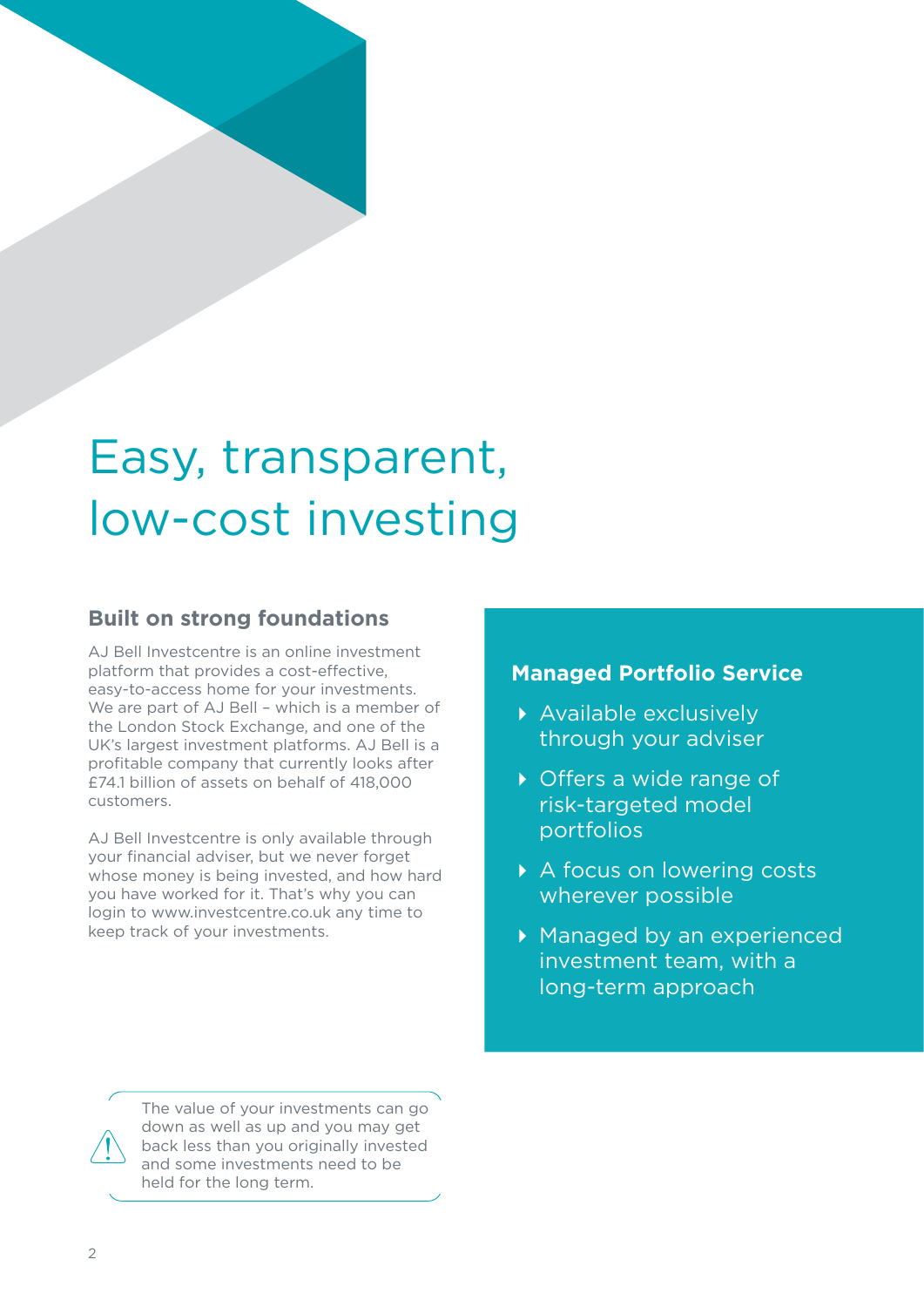### **An efficient way to look after your finances**

Our aim is to make investing easier and more accessible, while providing first-class service at a low cost. As part of this commitment we have developed our Managed Portfolio Service (MPS), which is designed to help your adviser manage your financial affairs in the most time- and cost-efficient way possible. Here's how it works:



#### We create 'model portfolios'

AJ Bell Investments has created a range of 22 portfolios, made up of different types of asset (such as shares, bonds and property). Each portfolio uses a different blend of assets that match across to a different level of risk.



#### Your adviser chooses a portfolio

Your adviser will work with you to determine your future objectives, your attitude to risk and how you feel about the idea of suffering losses in return for potentially larger gains. They will then recommend the right portfolio for your objectives and attitude to risk.



#### The adviser invests your money

Your adviser accesses the MPS via your AJ Bell Investcentre account, and uses the chosen portfolio to invest funds via your SIPP, ISA or GIA.

#### We look after the ongoing management of the portfolio **4**

Our investment managers monitor your portfolio, and will make any changes necessary in order to keep it on track in terms of delivering the portfolio objective at the appropriate level of risk.

Since no one knows your needs and preferences better than your adviser, our managed portfolio service allows you to opt for a Passive or Active approach, as well as our new 'Pactive' offering that combines our expertise in each field to give you the best of both worlds.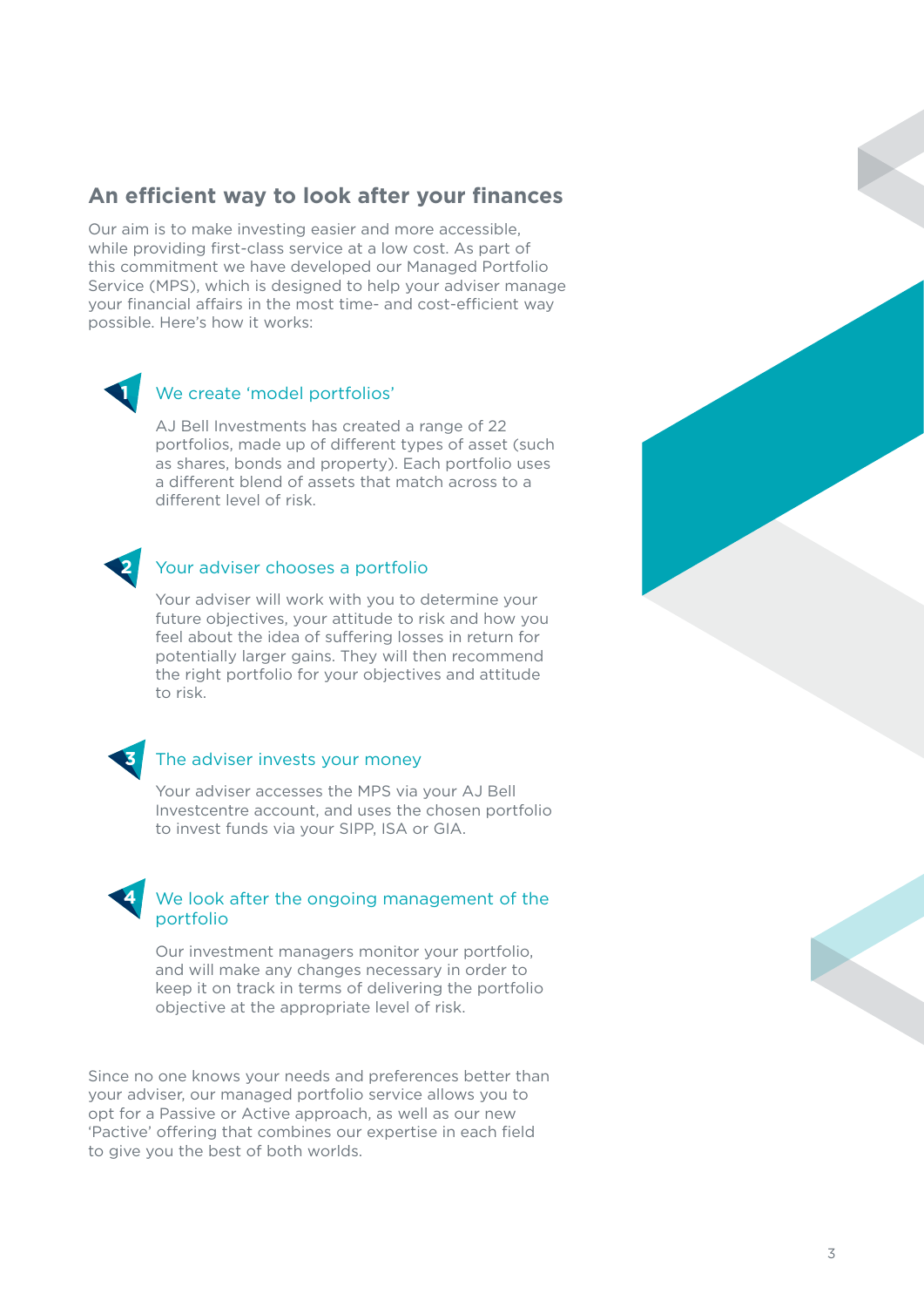## Leading on costs

Investment management always involves fees, but every pound you pay in costs is a pound less in your savings. At AJ Bell we understand how important it is to keep these costs down, which is why we charge some of the lowest management fees in the industry.

Our commitment to constant innovation and improvement means we also regularly research the latest market developments in an effort to ensure that your money keeps working as hard as possible for you.

By investing in this way, we strip out unnecessary costs wherever possible. Without the legacy systems and overheads you would find with some of the longer-established investment managers in the market, our MPS management charge of 0.15% is half that of many of our competitors.

The same commitment on costs applies when it comes to investing in actively managed funds too. As one of the UK's largest investment platforms, we can use our buying power to negotiate special rates with managers, ensuring that we deliver real value for money.

With the MPS your adviser can choose a portfolio of investments that has been carefully constructed to match your attitude to risk, while offering the potential for investment growth at a fraction of the normal cost of employing a traditional discretionary investment manager. However, it is important to remember that charges will apply in addition to the cost of the service. For example, there will be costs associated with the underlying investments held in the portfolios, charges for buying and selling holdings within your portfolio to match the MPS model portfolio, and also the normal AJ Bell Investcentre product charges.

For more details, ask your financial adviser or refer to the portfolio factsheets and charges and rates document, available from www.investcentre.co.uk.

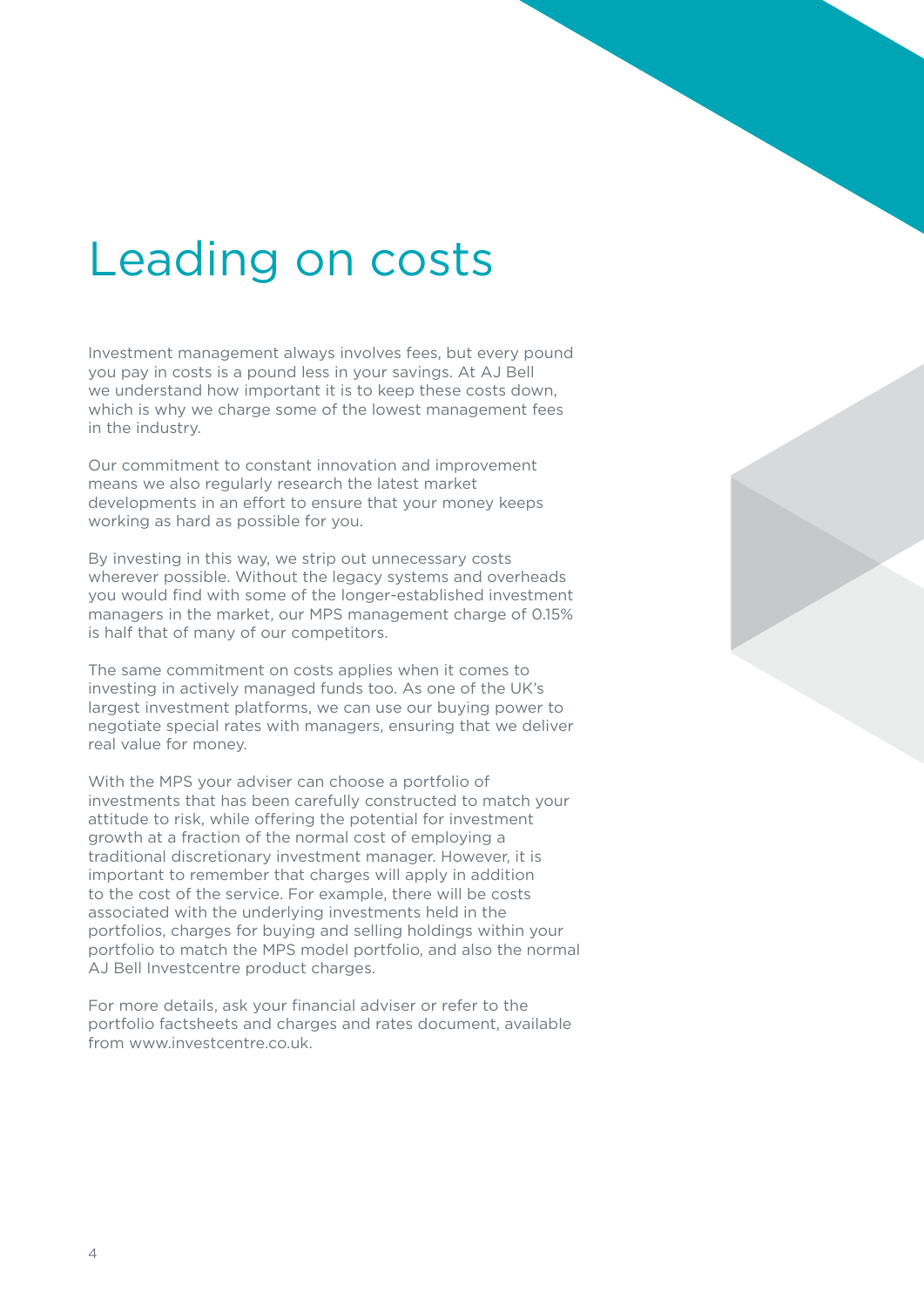# Taking a 'Risk-First', long-term approach

All investment carries an element of risk – even leaving your money in a bank. But thanks to our 'Risk-First' approach and the expertise of our experienced investment team, you can be sure that each MPS portfolio will be carefully monitored to ensure that it does not take on more risk than you are comfortable with, even as market conditions evolve.

Should your circumstances change, your adviser can work with you in the knowledge that making alterations to your investments is an easy and straightforward process. No matter how your needs or objectives change, the wide range of options we offer means there will always be a low-cost, well-managed portfolio that meets your needs.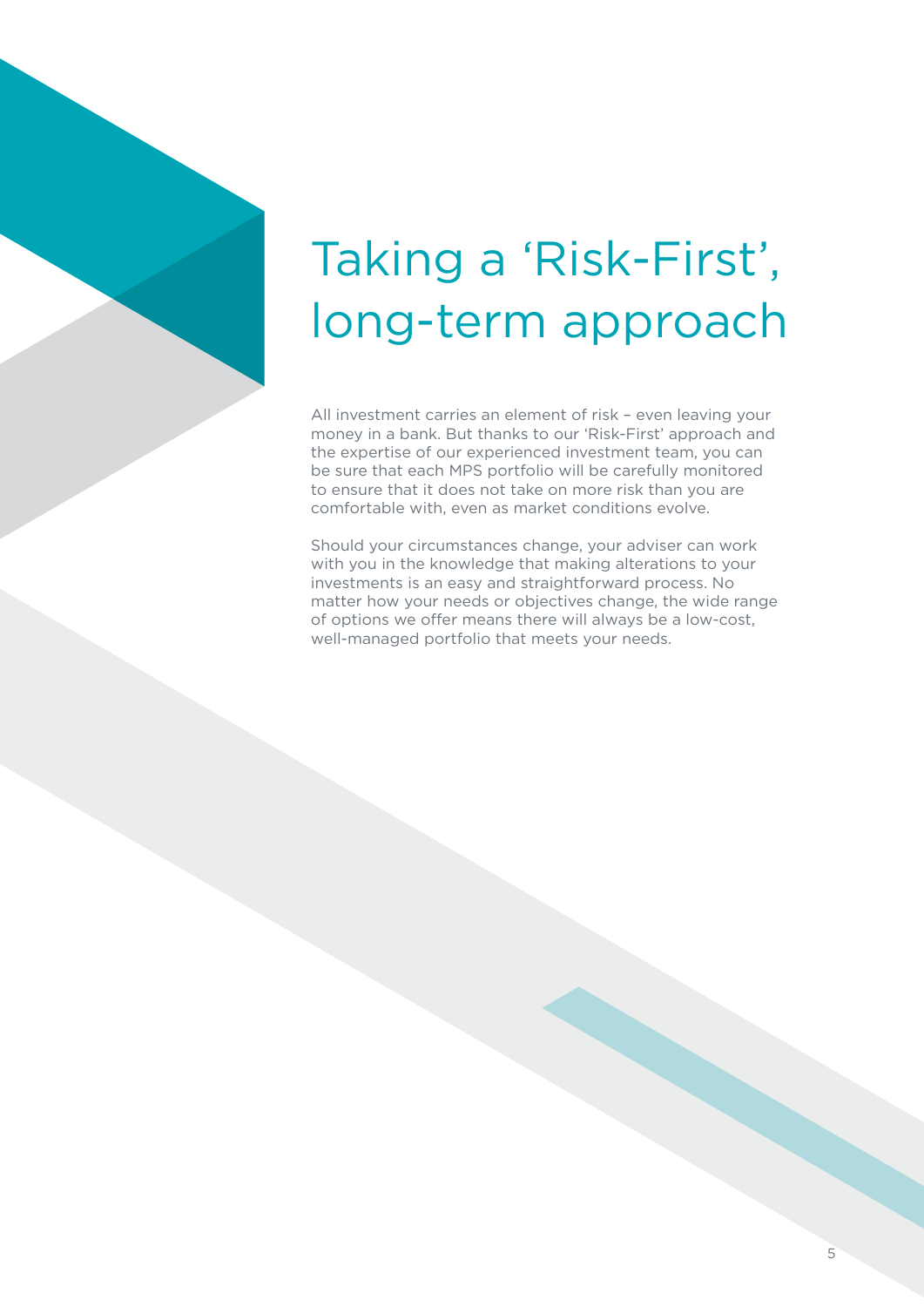# Managed by an experienced investment team

Our portfolio managers are highly respected figures in the world of investments, with decades of experience behind them. And because they understand the importance of transparency, you can expect any information from them to be in plain English rather than industry jargon. In line with AJ Bell's guiding principles, the team's focus is on giving you what you need. Not what you don't.

By carefully assessing the risks associated with each asset class and geography, the team is able to adjust the portfolios to avoid assets that appear overvalued, in favour of those in which the potential rewards are more attractive.

When they identify market mispricing their long-term mentality allows them to take the correct actions without worrying overly about the short-term impact. In times of market stress, this cool-headed approach helps avoid the mistakes made by many investors.

Further information about the MPS and the individual portfolios is available from https://www.investcentre.co.uk/our-products. This includes portfolio factsheets, which provide more information about the holdings within the portfolios, past performance figures, and the level of charges for the service and underlying investments. Please note that past performance is not indicative of possible future performance, and the value of your investments may go down as well as up.

The portfolio characteristics and risk levels stated are guidelines only. We don't offer advice. It is important that you understand the risks; if you are unsure, please speak to your financial adviser.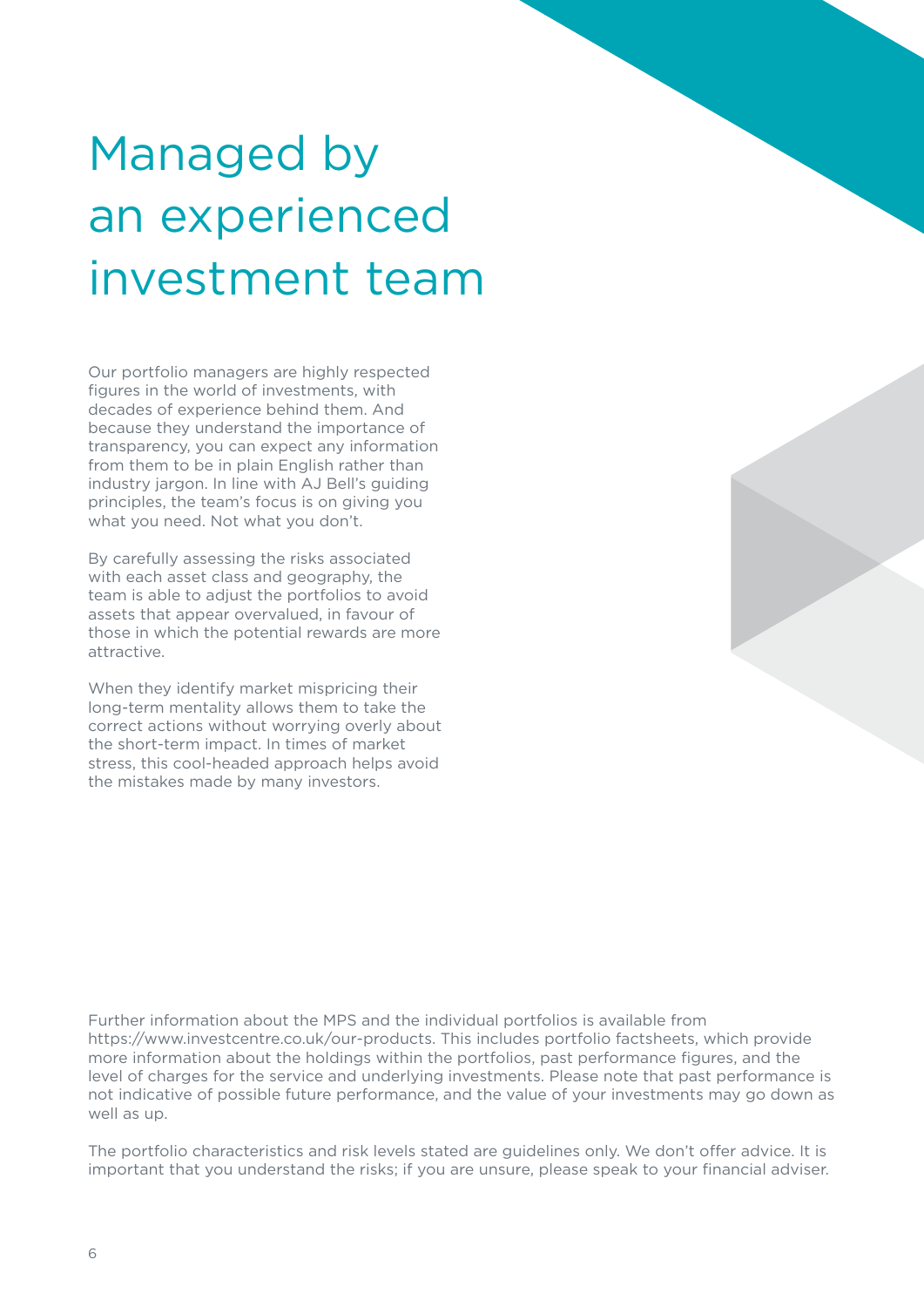## **Complaints**

Customer satisfaction is very important to us. If you do have any cause to complain about the services provided, there are clear procedures laid down by the Financial Conduct Authority to ensure that your complaint is dealt with fairly.

Please contact us in the first instance at:

AJ Bell Investcentre AJ Bell Securities Limited 4 Exchange Quay Salford Quays Manchester M5 3EE

Tel: 0345 83 99 060 Fax: 0345 83 99 061 Email: enquiry@investcentre.co.uk

If you are not satisfied with our response, you may refer your complaint free of charge to the Financial Ombudsman Service at:

Exchange Tower London E14 9SR

Tel: 0800 023 4567 or 0300 123 9123 Web: www.financial-ombudsman.org.uk

Making a complaint will not affect your right to take legal proceedings.